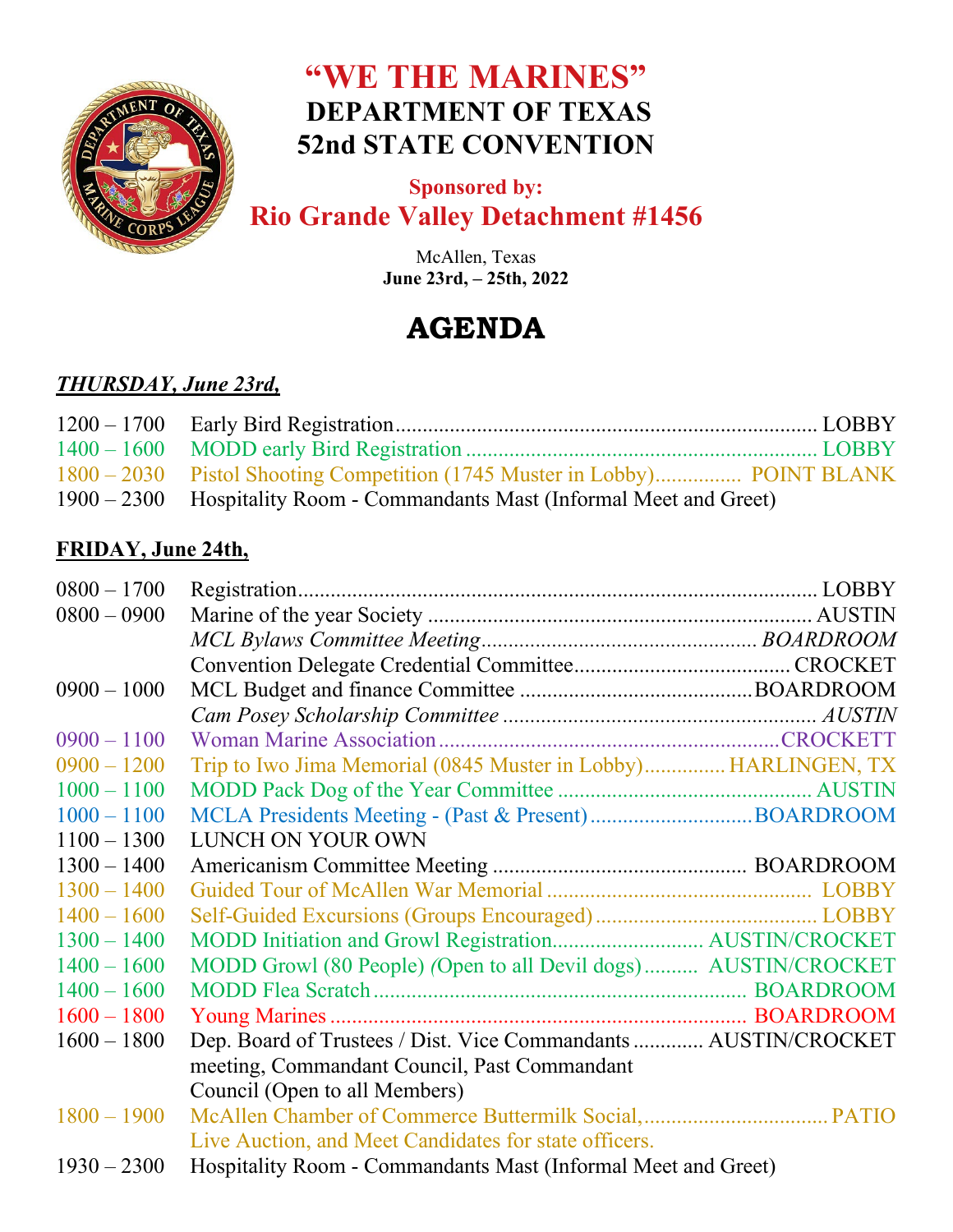

# **"WE THE MARINES" DEPARTMENT OF TEXAS 52nd STATE CONVENTION**

### **Sponsored by: Rio Grande Valley Detachment #1456**

McAllen, Texas **June 23rd, – 25th, 2022** 

# **AGENDA**

#### *SATURDAY, June25th,*

| $0745 - 0755$ |                                                                 |  |
|---------------|-----------------------------------------------------------------|--|
| $0800 - 0815$ |                                                                 |  |
| $0815 - 1000$ |                                                                 |  |
| $0830 - 0930$ | Combined Opening Ceremony and Memorial Service  ADAMS/MADISON   |  |
|               | Chapel of Four Chaplains (Open to all members)                  |  |
| $0945 - 1200$ |                                                                 |  |
| $0945 - 1200$ |                                                                 |  |
| $1200 - 1330$ | LUNCH ON YOUR OWN                                               |  |
| $1330 - 1515$ |                                                                 |  |
| $1330 - 1515$ |                                                                 |  |
| $1530 - 1600$ |                                                                 |  |
| $1800 - 1900$ |                                                                 |  |
| $1900 - 2100$ | Banquet, Guest Speaker: Maj. Gen. Angela Salinas, ADAMS/MADISON |  |
|               | Awards, Officer Installation                                    |  |
| $2130 - 2330$ | Hospitality Room - Commandants Mast (Informal Meet and Greet)   |  |
|               |                                                                 |  |

#### *SUNDAY, June 26th,*

| (at the discretion of the incoming Commandant)     |  |
|----------------------------------------------------|--|
| $0800 - ?$ ??? Hope everyone has a safe trip home. |  |